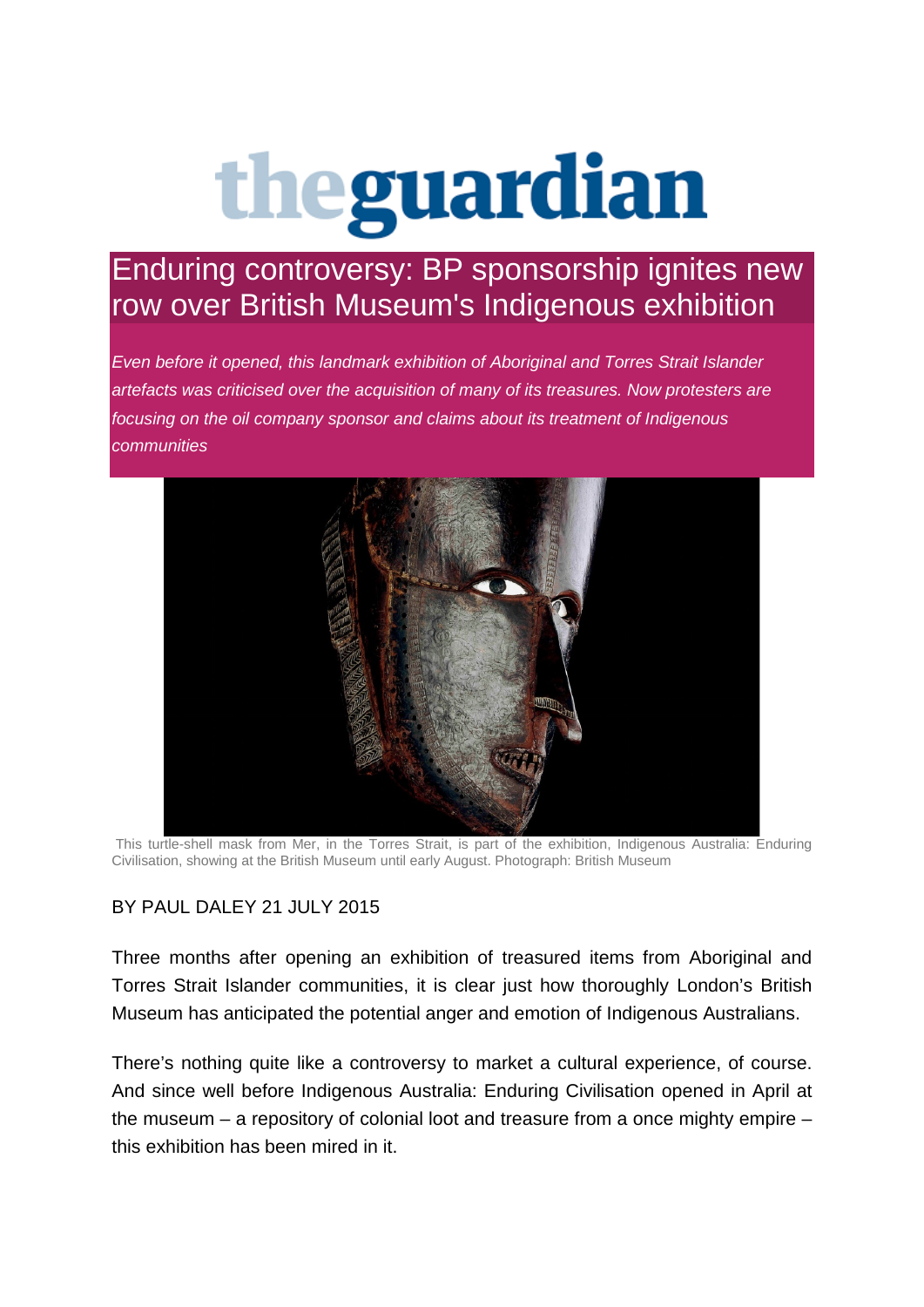The exhibition has sharpened focus on the very existence of the museum's collection of some 6,000 Australian Indigenous items (only 1% of which is ever usually displayed) and the sometimes violent means of their acquisition. While some were traded with missionaries, explorers, British military personnel and others, a significant number were stolen amid acts of extreme violence that resulted in the eventual deaths of tens of thousands of the original inhabitant safter the first European contact and subsequent invasion in 1788.

Some Australian communities want – indeed, have demanded – their possessions be repatriated from the museum. Others, having participated in what the BM and the National Museum of Australia insist was an exhaustive consultation process, have endorsed the inclusion of their peoples' artifacts in the BM show and in another linked exhibition Encounters (featuring the loan from London of many of the same items) due to open at the Australian museum later this year.

Activists have twice disrupted the British exhibition, most recently on Sunday, when the UK-based theatrical protest group BP or Not BP? protested over the sponsorship of Indigenous Australia: Enduring Civilisation by BP. The demonstrators insist that the multinational fuel producer's treatment of Indigenous communities in various parts of the world and its environmental record render it a highly inappropriate sponsor for an exhibition featuring Aboriginal and Torres Strait Islander artifacts.

The protest group points to the opposition of local custodians to BP's imminent plan to drill for oil in the Great Australian Bight, and to the company's previous and extant tensions with Indigenous peoples in Canada, West Papua and Colombia. The United Kingdom-registered BP International is a major corporate investor in British arts and culture amid recent partnerships worth some £10 million (A\$21m) with the museum, the National Portrait Gallery, the Royal Opera House and Tate Britain.

Tony Birch – a Miles Franklin shortlisted novelist and academic historian – is among the prominent Australian Aboriginal activists opposed to the Indigenous Australia: Enduring Civilisation exhibition. These Aboriginal and Torres Strait Islander activists want the museum to return artifacts to Australian custodians where such requests have been made.

Other prominent Indigenous Australian critics include artist and historian Gary Foley and Dja Dja Wurrung elder Gary Murray, who has previously outlined his opposition to both exhibitions to Guardian Australia.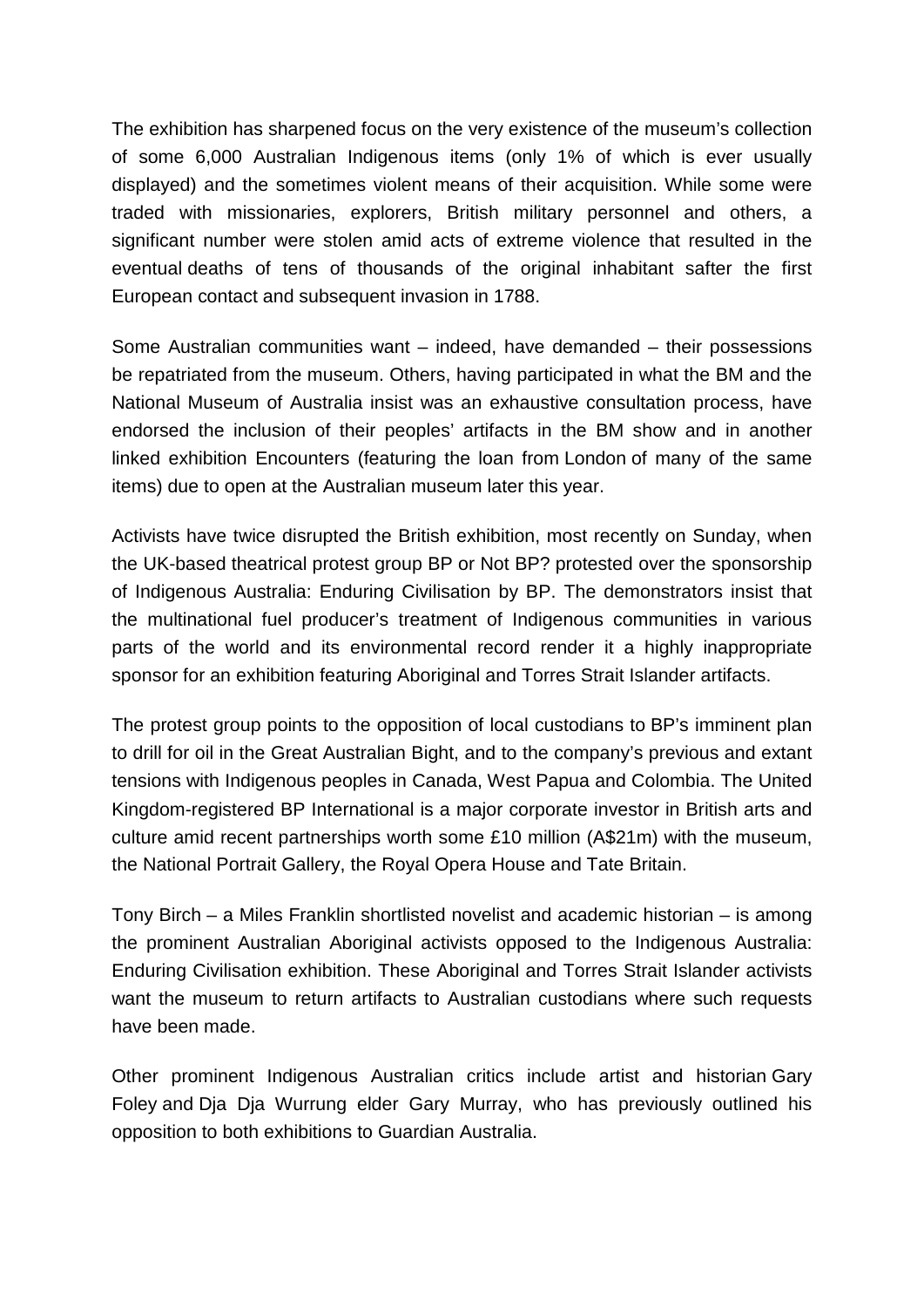Birch, the inaugural Bruce McGuinness research fellow at the Moondani Balluk Centre at Victoria University, Melbourne, is working on climate issues and Indigenous knowledge.

"The involvement of organisations such as BP in the sponsorship of Indigenous arts, history and culture is disturbing," he says. "It is also hypocritical. Our lands and cultures are under threat from multinational organisations, determined to extract selfish wealth from the earth, regardless of the environment, emotional and cultural damage caused. BP has an appalling record of environmental degradation. If it was genuinely concerned with the welfare, sovereignty and intellectual knowledge of Indigenous nations, at global level, it would cease its insatiable thirst for extracting fossil fuels from the ground and poisoning our air with them."

Protests, to which Murray and Foley will be central, are being planned to coincide with the opening of the Encounters exhibition in Canberra in November. Indeed, a banner – Stolen Land. Stolen Culture. Stolen Climate – used in yesterday's London protest is said to be on its way to Canberra. BP is not sponsoring the Australian exhibition.

The focus of protest at the Australian exhibition will be the repatriation, where individual communities seek it, of Indigenous Australian objects from the British Museum collection on loan to the national museum.

Just how comprehensively the British Museum has anticipated the controversy is evident in a sheath of documents released to BP or Not BP? under freedom of information on 6 July.

The documents show that only two Australian Indigenous communities linked to exhibition artifacts were consulted about sponsorship.

"The British Museum consulted with the communities," the museum responded, "in the two cases where objects related to those communities were to be used on posters and advertising where sponsorship crediting was included. Both communities were advised of the sponsor and gave permission for the images of objects to be used. The sponsorship arrangements were not discussed with other communities."

The documents show that before the opening, the museum determined: "Given the sensitivities around the exhibition, the BM will also deliberately control visitor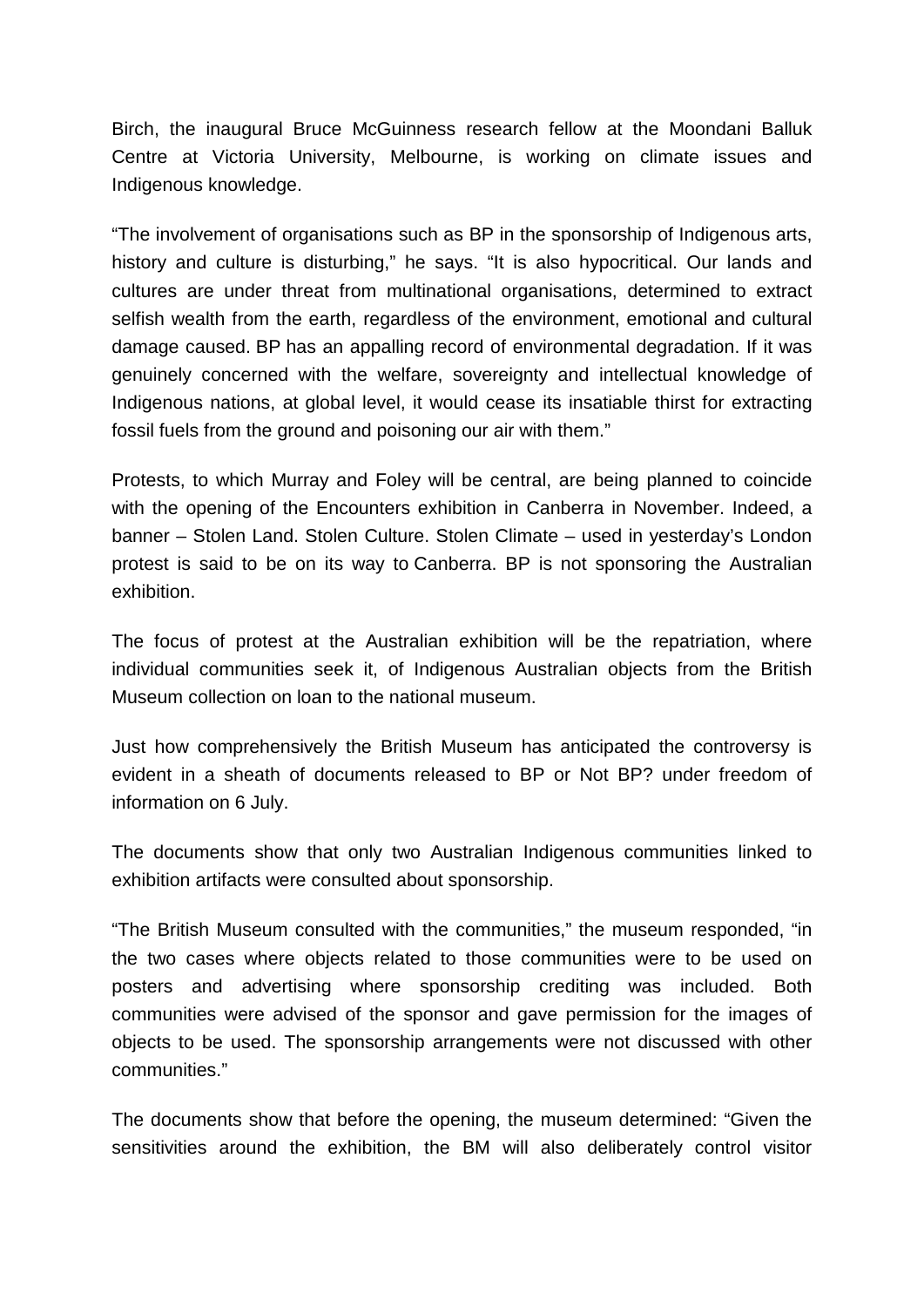numbers to ensure that any emotional reactions to the exhibition can be accommodated."

The museum was "aware that there could be protest activity around BP's sponsorship of IA (Indigenous Australia), specifically in relation to Australian Land Rights debates".

Briefing notes prepared ahead of the press launch for the BM exhibition last January, show the museum was anticipating difficult questions about the repatriation of some artifacts.

"Should these objects not be returned to the Indigenous communities that they derive from?" the notes ask and answer: "There are currently no formal requests for return of objects to Australia. It is important to acknowledge that some objects are of high cultural significance for contemporary Indigenous Australians and the British Museum is always keen to engage in dialogue to see where mutual aspirations can be achieved."

Critically, however, the museum seems to include the possibility of "long term loans" of artifacts to Indigenous communities where appropriate infrastructure (that is, keeping places) exists.

Dja Dja Wurrung elder Murray says he has made repeated formal requests to the British Museum for the return of three culturally and spiritually significant pieces of bark art. In light of the museum's assertion that "there are currently no formal requests" for repatriation of collection items, he intends to again officially ask the museum to return the barks.

Murray will be central to protests against the National Museum of Australia's Encounters exhibition. But he has none the less decided to engage the national museum in a public conversation, agreeing to be filmed as part of the exhibition explaining the importance to his people of the barks.

"Just so there's no confusion," he says, "I say once more, for the record, that the barks belong to my Dja Dja Wurrung people. We want the British Museum to give them back. That is unequivocal."

In 2004, Murray, on behalf of the Dja Dja Wurrung, used the federal Aboriginal Cultural [Heritage](http://preview.gutools.co.uk/culture/heritage) Act to seize the barks while they were on loan to the Melbourne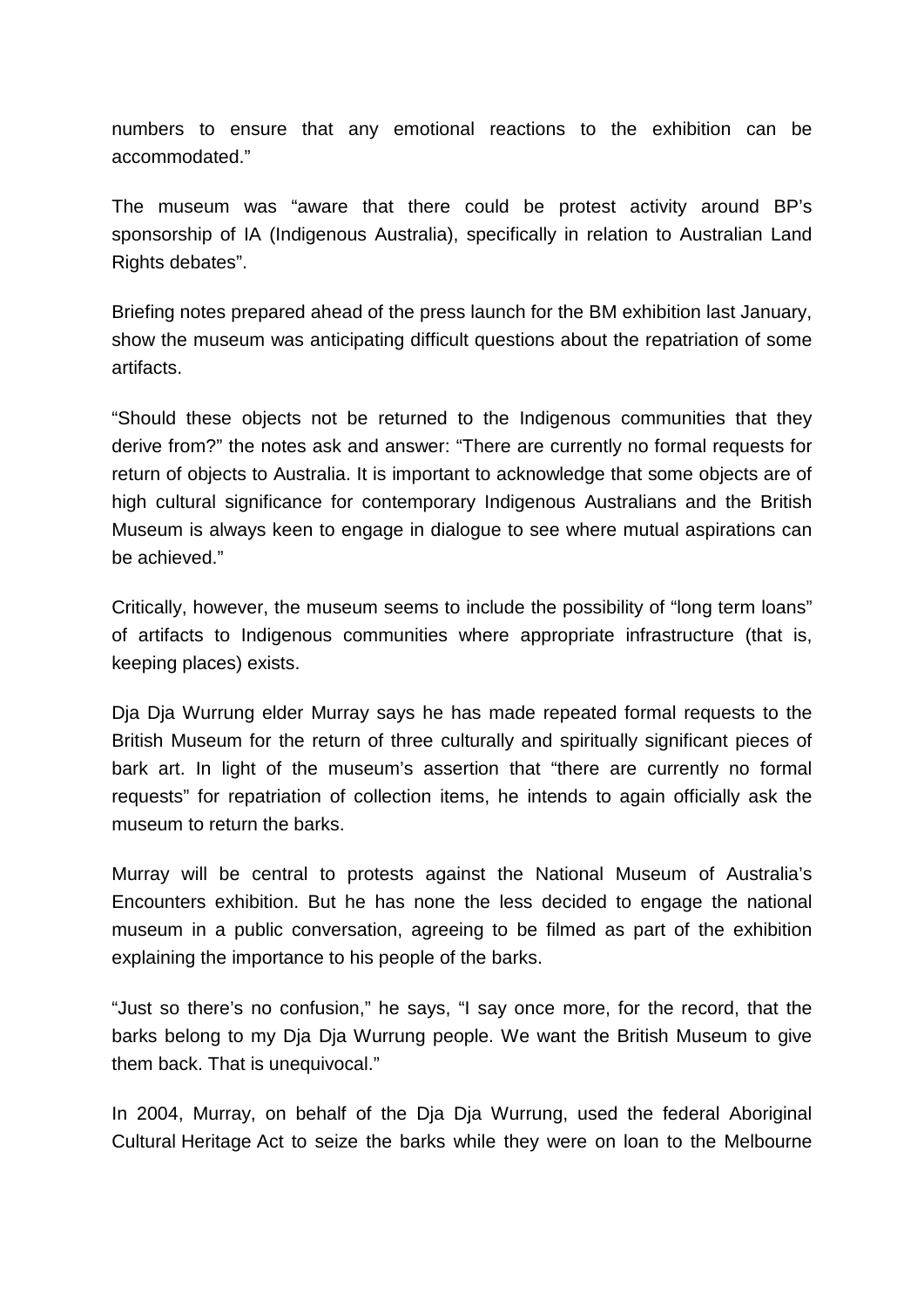Museum (now Museum Victoria). After a protracted court case brought by the Melbourne Museum the barks were eventually returned to the British Museum.

Federal parliament passed the Protection of Cultural Objects on Loan Act in 2013 amid scant media scrutiny and with bipartisan support from the major political parties. In the wake of the 2004 barks fracas the legislation was initiated at the behest of Australia's major cultural institutions, which wanted to be able to give a watertight legal guarantee to foreign counterparts, not least the British Museum, that any collection items on loan to Australia would definitely return.

On the question of BP's involvement, the British Museum's pre-launch briefing notes ask: "Why does the BM continue to use BP as a sponsor? Surely it is unethical for an oil company to sponsor the arts? How do you justify taking money from an organisation that has caused an environmental and social disaster of this magnitude?"

The briefing notes' response reiterates the museum's appreciation for BP's benevolence, saying that such exhibitions rely on external sponsorship and deepen "understanding of the world's many and varied cultures".



BP's sponsorship of the arts in the UK has been a focus for continuing protests and demonstrations. The protest here, at the Tate gallery in London in November 2013, was a performance aimed at BP's sponsorship of the gallery. Photograph: Kristian Buus/Corbis